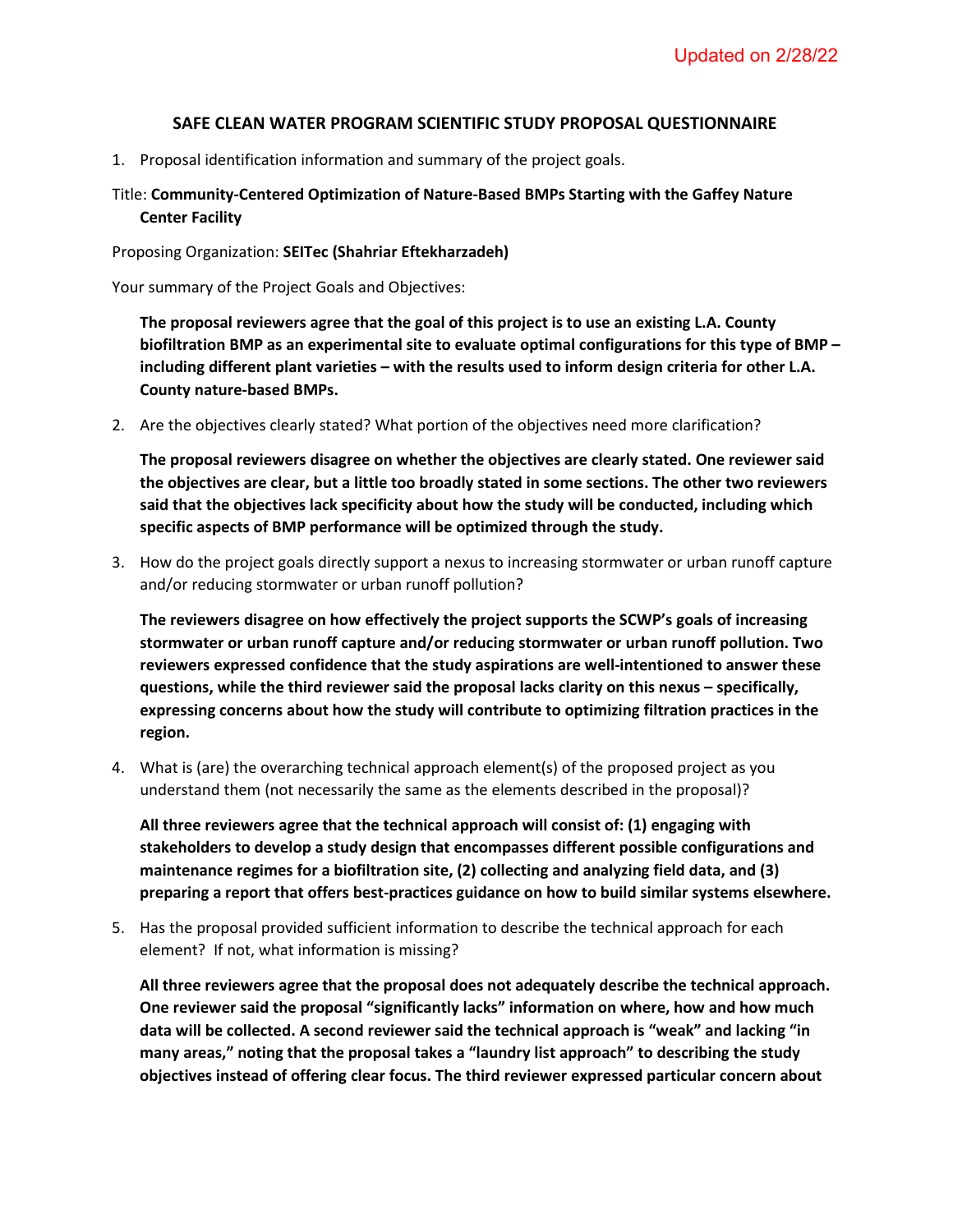**the lack of specificity regarding how different configurations described in the proposal will be assessed.**

6. Is the technical approach sound? If not, what do you recommend should be done to improve the technical approach of the proposed project?

**All three reviewers expressed concerns about the soundness of the technical approach, with two concluding that it is unsound and the third saying there isn't enough information to make such a determination. The first reviewer said the approach "does not seem to be well-suited" to answer the questions set forth in the proposal, and rhetorically asked if there is a social science component to the study that the proposal writer inadvertently overlooked. The second reviewer recommended "a complete rewrite" with a more narrowly defined set of study objectives. The third reviewer pointed to specific apparent flaws in the technical approach, including a technically problematic choice to use the metal zinc as a proxy for tracking other metals, and an approach to comparing multiple different configurations that – if implemented as described – would not be scientifically sound.** 

7. How achievable are the study's stated technical objectives, especially within the proposed timeframe and budget?

**All three reviewers expressed concerns about the achievability of the technical objectives. One reviewer said that the lack of a detailed approach makes it difficult to evaluate if the budget is reasonable, although this reviewer also noted that the five-year study timeframe seems "reasonable." A second reviewer deemed the budget "excessive." And the third reviewer said the achievability of the proposal hinges on the study design, which lacks clarity.** 

8. What are the greatest technical risks that you foresee the proposing agency facing when implementing the project?

**All three reviewers cited significant technical risks associated with the proposal. One reviewer expressed concerns about the lack of technical detail. A second reviewer suggested the proposal writer may not have the experience and knowledge necessary to conduct a technically rigorous study. And the third reviewer identified a significant technical flaw in the study design: The proposing organization is planning to operate the hydrological cells to be monitored in series, when they actually would need to be operating in parallel.** 

9. Please describe the linkages between the project's technical objectives and the types of decisions that stormwater managers will make based on the project's outcome(s)? Will the technical achievements provide stormwater managers useful linkages that extend beyond this study?

**All three reviewers expressed doubts that the study will produce results useful to stormwater managers. One reviewer complimented the proposal writer's well-intended aspirations for the study, but said that these aspirations ultimately are not likely to be achievable. A second reviewer said it "appears unlikely" the project will deliver a good return on investment. And the third reviewer said too little detail is offered to engender confidence that the project will inform management decision-making.**

10. Please provide any additional technical perspectives you would like to share.